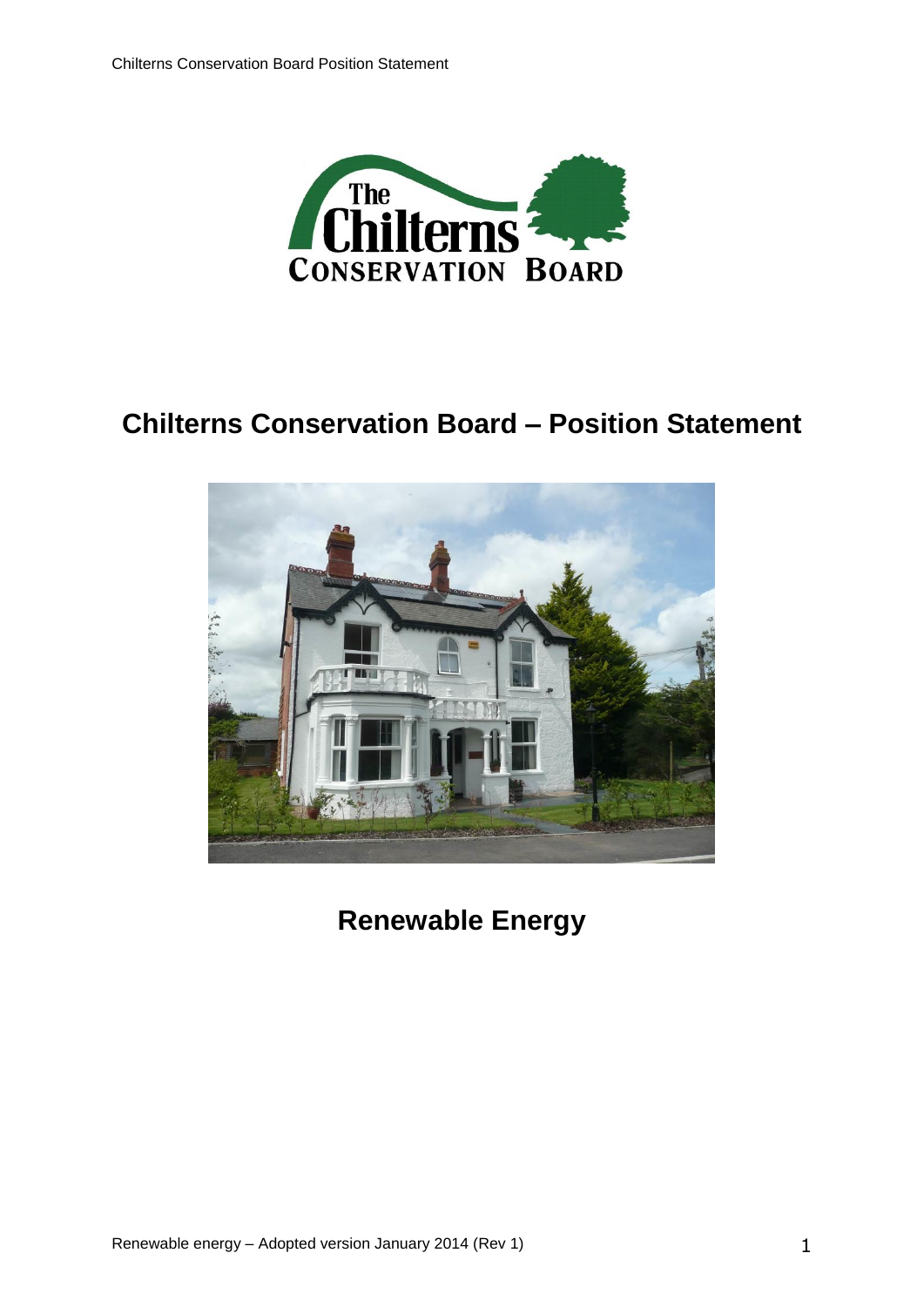# **Introduction**

1. Global warming and climate change are generally acknowledged as major threats to environmental well-being arising from the production of greenhouse gases, the main one of which is carbon dioxide, produced principally from the burning of fossil fuels. Renewable sources of energy, however, produce no or limited levels of  $CO<sub>2</sub>$  and their use can therefore be a major contributor to reducing greenhouse gas emissions.

2. Under the Climate Change Act 2008 the Government is committed to delivering an 80% reduction in greenhouse gas emissions by 2050. This includes a 34% reduction by 2020. In order to achieve these reductions a number of actions will need to take place, notably improving energy efficiency and reducing the demand for power.

3. The Chilterns Conservation Board recognises that major benefits can arise from seeking greater energy efficiency. This may take the form of reduced need to travel, better insulation of existing buildings and the use of energy efficient appliances and lights. Therefore, **seeking to increase renewable energy generation is not sufficient** and much work needs to be undertaken to **reduce energy demand, conserve energy and use what is generated as efficiently as possible**. Ways of achieving this may include reducing external and highway lighting for example, which may also benefit the AONB through protection of dark skies.

4. The UK is also committed to increasing the percentage of power that it produces from renewable sources to 20% by 2020, and reducing its dependence on fossil fuels. Support for the development of small-scale and local power generation facilities, is therefore an important part of this equation.

5. It is equally important that the Chilterns Area of Outstanding Natural Beauty (AONB) plays its part in reducing emissions and this may be helped by the **smallscale, local generation of energy from renewable sources**. However, any schemes should ensure the conservation and enhancement of the natural beauty of the area.

6. The primary purpose of the AONB designation is to conserve and enhance the natural beauty of the area. This is confirmed by Section 82 of the Countryside and Rights of Way Act 2000 (CRoW Act 2000). Section 85 of the CRoW Act 2000 places a duty on all relevant authorities to have regard to this purpose in exercising or performing any functions in relation to, or so as to affect, land in AONBs. This includes potential developments outside the AONBs that might affect the natural beauty (including visual amenity and tranquility) of the AONB or its setting. In policy terms AONBs have the same planning status as National Parks.

7. The Chilterns Conservation Board is the body set up by Parliament to conserve and enhance the natural beauty of the Chilterns AONB and increase the understanding and enjoyment of the special qualities of the AONB. The Board also has a duty to have regard to the social and economic wellbeing of those who live and work in the Chilterns AONB.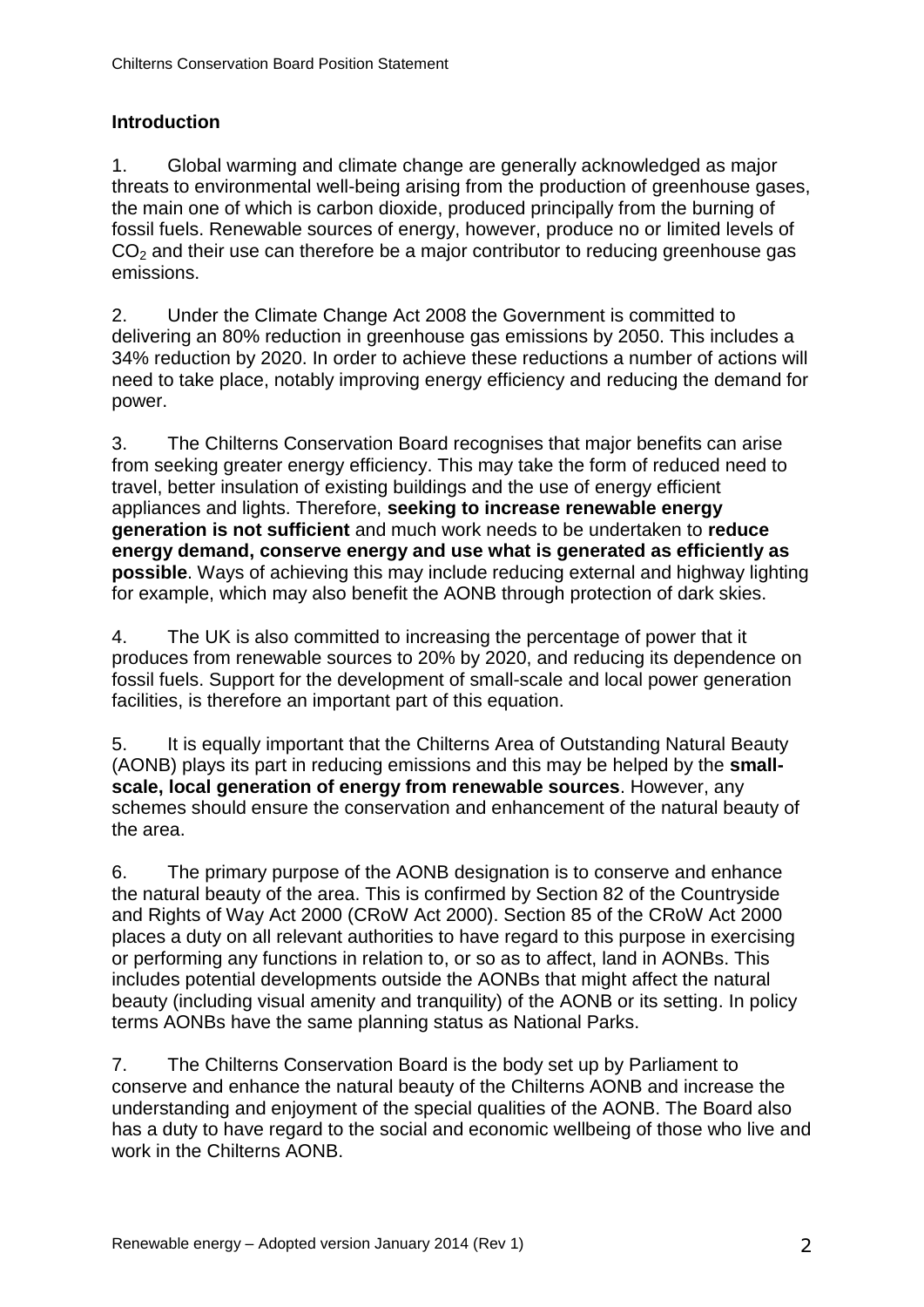8. The Board also recognises the need for renewable energy projects in order to reduce our collective reliance on fossil fuels for generation. However, not all forms of renewable energy project may be suitable within the AONB or its setting.

9. The **Board encourages the use of renewable energy in appropriate locations within the AONB or its setting, provided it is consistent with conserving and enhancing the landscape and natural beauty of the area**. This policy is contained in the Chilterns AONB Management Plan and is in line with Government and emerging local policies (see relevant local authority local plan or core strategy for more information). However, the purpose of designating an AONB should take priority over other considerations because the contribution that can be made from the AONB to national and regional renewable energy generation targets is small while the harm to what is landscape of national importance enjoyed by many people could be great.

# **Purpose of this Position Statement**

10. **This Position Statement is intended to provide advice and guidance to local planning authorities, landowners, developers and other interested parties in connection with the need to consider the impacts of renewable energy development on the Chilterns AONB and its setting.** In connection with all appropriate developments, account should also be taken of advice in the Board's Position Statement on 'Development affecting the setting of the Chilterns AONB' published in June 2011.

11. This Statement expands upon a number of policies and issues raised in the Chilterns AONB Management Plan 2014-2019: A Framework for Action<sup>1</sup>, particularly the following<sup>2</sup>:

**Policy L4: The distinctive character of buildings, rural settlements and their landscape setting should be conserved and enhanced.**

**Policy L5: Developments which detract from the Chilterns' special character should be resisted.**

**Policy L6: Degraded aspects of the landscape should be enhanced including the removal or mitigation of intrusive development or features.**

**Policy L7: The quality of the setting of the AONB should be conserved by ensuring the impact of adjacent development is sympathetic to the character of the Chilterns.**

**Policy L10: The cumulative impact of development and land use change should not adversely affect landscape quality and character.**

<sup>-</sup>1 Chilterns AONB Management Plan 2014-19: A Framework for Action, CCB, March 2014

<sup>&</sup>lt;sup>2</sup> This version of the statement is Revision 1 December 2014 – the policy extracts reflect those in the adopted version of the Chilterns AONB Management Plan 2014-2019 (March 2014)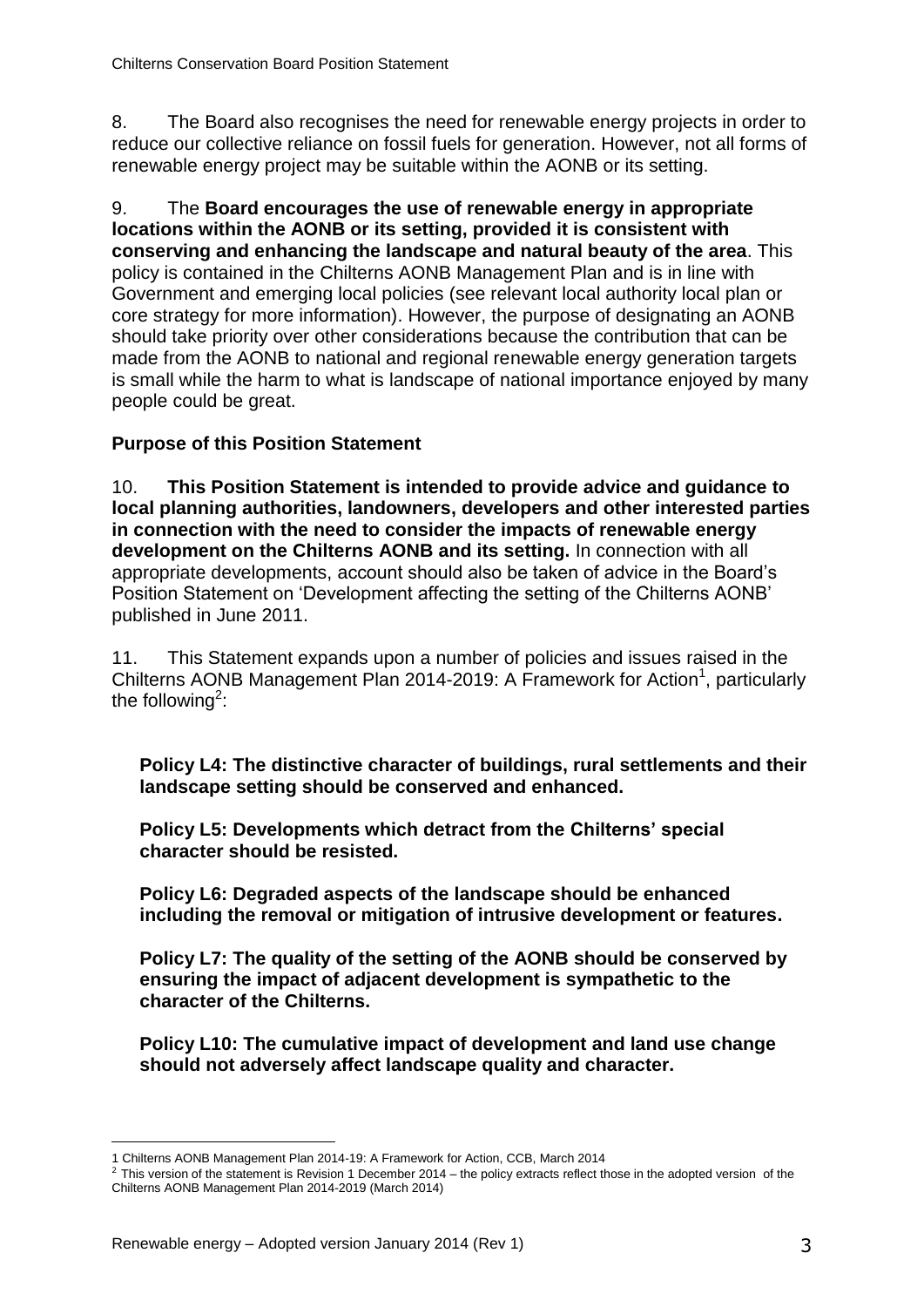**Policy L13: The management of the landscape to enable it to adapt to climate change and to help mitigate the causes should be promoted.**

**Policy HE3: Development, other land use changes and management practices which would harm the significance of nationally important designated and undesignated sites, and locally important historic assets and their settings will be resisted.**

**Policy HE5: The design and location of all development should be sympathetic to the character of the historic environment including the setting of historic assets.**

**Policy D10: A reduction in the damaging impacts of utilities and other infrastructure should be sought.**

**Policy D11: Enhancement of the landscape of the AONB should be sought by the removal or mitigation of intrusive developments.**

**Policy D12: Developments should be sought that represent the highest environmental and design standards whilst complementing the character of the AONB.**

**Policy D14: The special qualities of the Chilterns should be conserved and enhanced by reducing the noise and other detrimental impacts on tranquillity generated by the development and operation of transport networks and services and other infrastructure.**

#### **Renewable Energy – Position Statement**

12. The Government published the National Planning Policy Framework (NPPF) in 2012. The NPPF details the Government's planning policies in connection with various issues and states that local planning authorities should actively support energy efficiency improvements to existing buildings (paragraph 95) and should recognise the responsibility on all communities to contribute to energy generation from renewable or low carbon sources (paragraph 97). Local planning authorities should also have a positive strategy to promote energy from renewable and low carbon sources and design policies to maximise renewable and low carbon energy development while ensuring that adverse impacts are addressed satisfactorily, including cumulative landscape and visual impacts (paragraph 97).

13. The NPPF states that 'great weight should be given to conserving landscape and scenic beauty in National Parks, the Broads and Areas of Outstanding Natural Beauty, which have the highest status of protection in relation to landscape and scenic beauty' (paragraph 115). The NPPF also states that 'planning permission should be refused for major developments in these designated areas except in exceptional circumstances and where it can be demonstrated they are in the public interest' (paragraph 116).

14. The NPPF also includes a cross reference to the National Policy Statement for Renewable Energy Infrastructure (EN-3). This states that in sites with nationally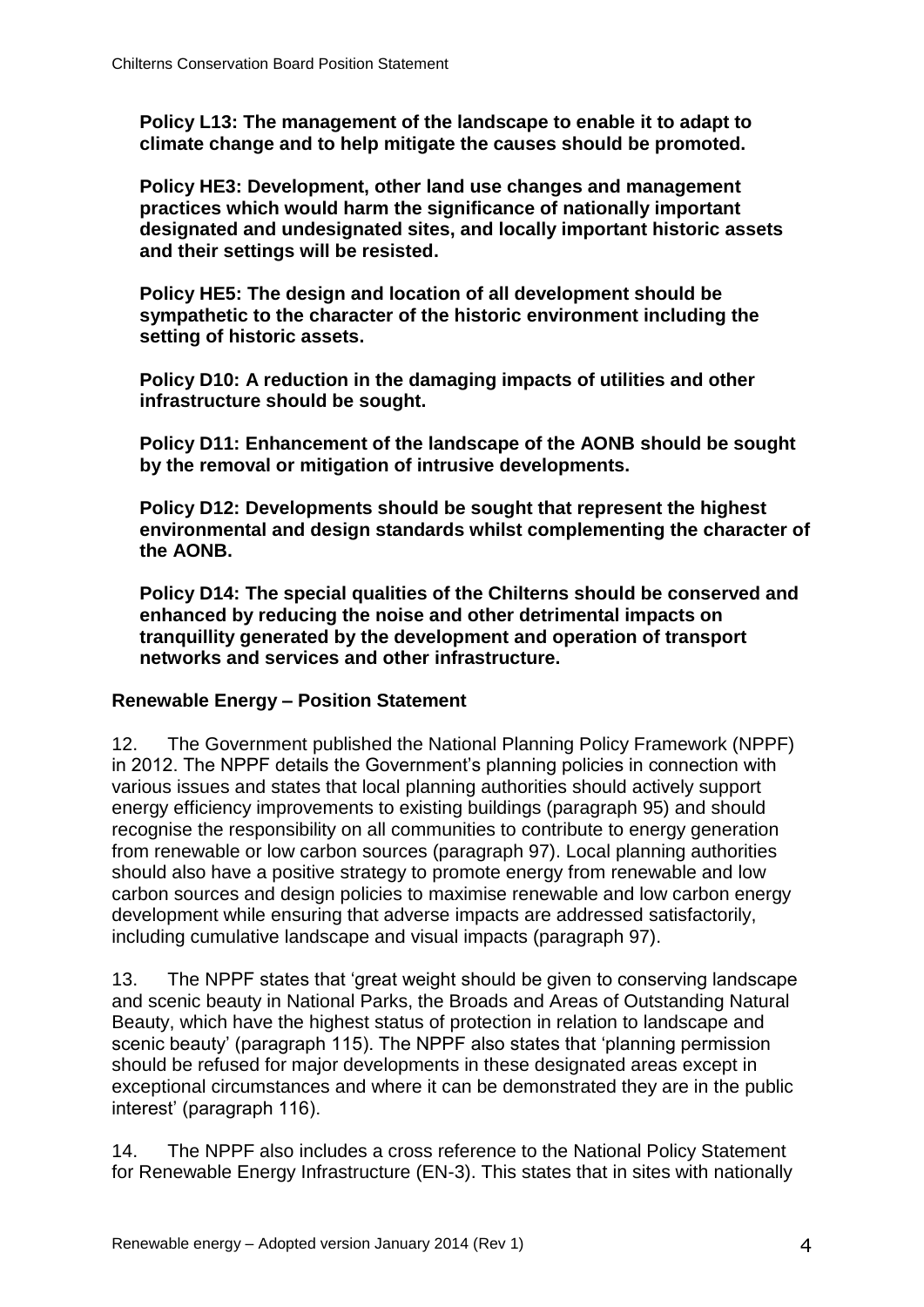recognised designations, such as AONBs, consent for renewable energy projects should 'only be granted where it can be demonstrated that the objectives of designation of the area will not be compromised by the development, and any significant adverse effects on the qualities for which the area has been designated are clearly outweighed by the environmental, social and economic benefits' (paragraph 2.5.33).

15. The policies from the NPPF should influence the production of local plans by the local planning authorities of the Chilterns and the Board will comment on these where necessary.

16. The Board considers, based on past planning applications and enquiries, that the following forms of renewable energy may be proposed within the AONB or its setting and are therefore likely to have impacts on the AONB and its enjoyment:

- Wind turbines and wind farms;
- Biofuel, biomass and anaerobic digestion;
- Solar photovoltaic (domestic scale and solar farms);
- Solar hot water:
- Hydro-electric and
- Ground-, water- and air-source heat pumps.

17. The Board considers that, subject to site specific assessments, the following definitions of scale should be used throughout this Statement for the relevant technologies as they apply to the Chilterns:

| <b>Technology</b>                    | <b>Micro</b>                     | <b>Small-scale</b>                                               | Medium-<br>scale                                                   | Large-scale                                          |
|--------------------------------------|----------------------------------|------------------------------------------------------------------|--------------------------------------------------------------------|------------------------------------------------------|
| <b>Wind turbines</b>                 | 10m tall or less<br>to blade tip | 10-25m to<br>blade tip                                           | 25-60m to<br>blade tip                                             | 60m+ tall                                            |
| <b>Wind farm</b>                     | single                           | 1-3 turbines                                                     | 3-10 turbines                                                      | $11 +$ turbines                                      |
| Wood fuel,<br>biofuel and<br>biomass | Household                        | Household,<br>business or<br>farm based                          | Over 10MW,<br>electricity not<br>consumed on<br>site               | Electricity not<br>consumed on<br>site               |
| <b>Anaerobic</b><br>digestion        | Household or<br>farm based       | Cluster of<br>farms, site less<br>than 0.5ha                     | Site over<br>0.5ha, serving<br>many farms                          | Site over<br>1.0ha, serving<br>wider area            |
| <b>Photovoltaics</b>                 | Household, up<br>to 5kW          | Household,<br>business or<br>farm based, 5-<br>10 <sub>k</sub> W | 10 - 50kW<br>arrays,<br>electricity not<br>all consumed<br>on site | Over 50kW,<br>electricity not<br>consumed on<br>site |
| Hydro-electric                       | Less than                        | 100-10MW                                                         | Over 10MW                                                          | Over 10MW                                            |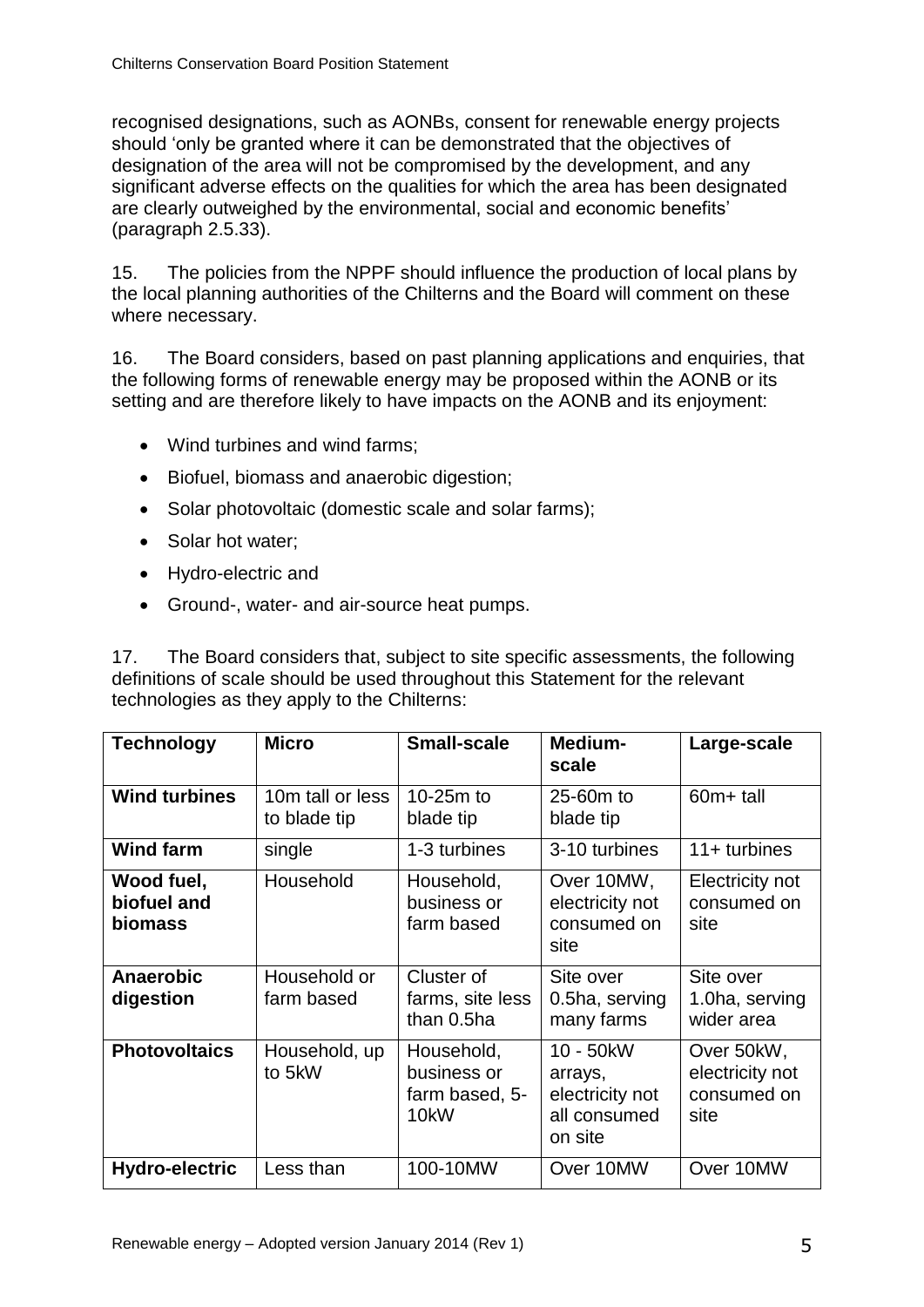| power      | 100kW     |                                  |  |
|------------|-----------|----------------------------------|--|
| Heat pumps | Household | <b>Business or</b><br>farm based |  |

18. The Board considers that medium- to large-scale renewable energy developments will not generally be appropriate within the Chilterns AONB or in locations beyond the AONB boundary where such development would affect its setting and character, as they would have significant potential to adversely affect the natural beauty of the AONB and to compromise the purpose of the AONB contrary to national planning policy.

19. Particular account should be taken of the noise impacts of all technologies, and as part of the assessment of all proposals the impacts of associated traffic should also be subject to assessment (for example lorry movements associated with the delivery of biomass). The Board is likely to engage with larger, complex and more controversial cases, though all cases will be considered and any likely harm assessed accordingly.

20. The Board recognises the positive contribution and general acceptability of carefully located micro- and small-scale schemes. However, the Board considers that, though such renewable energy developments may be appropriate within the AONB and its setting, this must be based on a full account being taken of the likely impacts of such developments through the production of thorough landscape and visual impact assessments and environmental impact assessments as necessary.

21. The different forms of renewable energy development require different infrastructure, which in turn has different landscape and other implications. Whilst the generation of power by renewable means in appropriate circumstances is generally to be supported as a contributor to sustainable development, the conservation and enhancement of nationally important landscapes such as the Chilterns AONB is also important and should not be set aside.

#### Wind turbines and wind farms

22. Much of the AONB is unlikely to be able to accommodate wind turbine developments above 25m due to the topography and land cover of the area and impacts on the wind resource (of woodland for example) and the likelihood of causing real harm to the character and qualities of the AONB. Even with turbines below 25m there is still a risk that in many exposed locations the turbines would not be compatible with the purposes of designation (the conservation and enhancement of the natural beauty of the AONB).

23. To be acceptable within the AONB the Board considers that wind energy development should: be of a form and design that is appropriate for the landscape and visual characteristics of the location; be an appropriate scale for the chosen location; not be sited on a skyline; not be sited close to a prominent feature or within the setting of important heritage assets or historic landscapes; minimise impacts on biodiversity and provide net gains where possible, and not have significant cumulative impacts alongside other operational or consented wind energy proposals.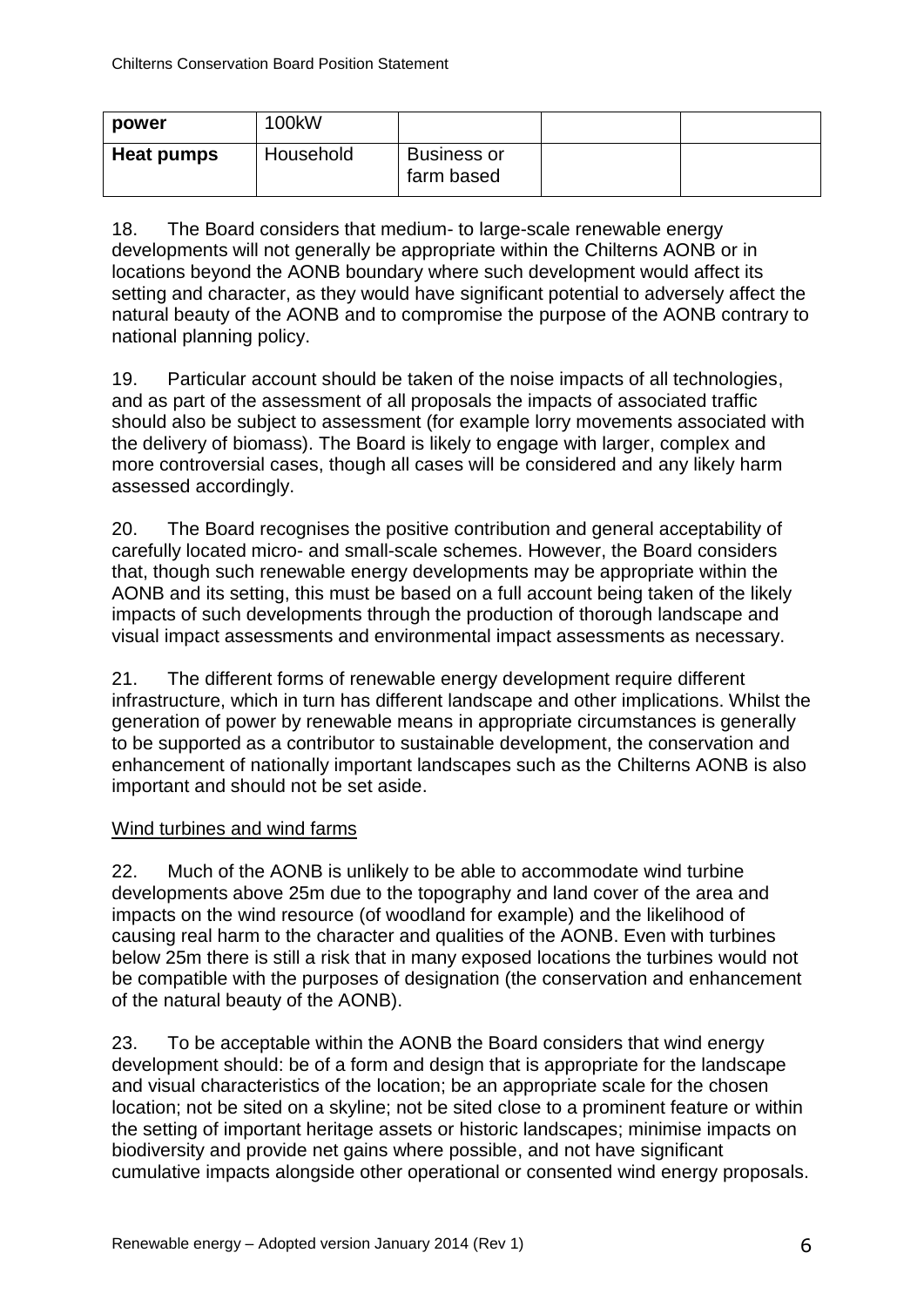24. Wind turbines, within or outside the AONB, of a scale intended to supply electricity only to the national grid or to urban areas outside the AONB will generally be objected to unless it can be clearly demonstrated to the satisfaction of the Board that the proposed installation would not, individually or in conjunction with other existing installations, be to the detriment of the natural beauty, character, amenity and nature conservation interest of the AONB through visual intrusion, noise, activity or associated infrastructure such as overhead lines. The Board recommends that alternative forms of energy generation should be implemented before medium- and large-scale wind turbines and wind farms are considered.

25. In addition, micro- and small-scale turbines may also be considered to be unacceptable, unless they are well located in less exposed locations or naturally screened in some way for example. There may also be issues over cumulative harm if more than one turbine is proposed, even if below 25m in height, as this may change the character of an area, particularly if it is open, undeveloped or tranquil in character.

26. In all cases: exposed scarp top, hillside and hilltop; open vale; open valley and open downland areas are the least likely landscapes where development of this kind could be accommodated without causing significant harm to the AONB.

#### Wood fuel, biofuel and biomass

27. The use of wood to fuel boilers can be a low-carbon or renewable source of energy, but only when there is careful control over the feedstock. There are opportunities in the Chilterns to achieve this, with the additional benefits of providing an economic incentive to bring neglected woodlands back into active management (thus leading to an enhanced nature conservation resource where woodlands are appropriately managed), or by recovering waste wood from the waste stream that would otherwise go to landfill. The Board therefore generally supports the principle of thermal energy production using wood fuel, at micro- or small-scale, when utilising locally-sourced sustainable timber rather than imports (especially wood pellets). Care would be needed in the location of any replacement planting.

28. There may be potential from other grown crops for biofuel production. Such developments are likely to have limited impacts if undertaken on a generally smallscale. However, careful consideration will need to be given for larger-scale use of land for growing such crops. Sensitive sites (for example permanent grassland, common land and other sites of nature conservation importance and historic landscapes) should be avoided. Where new crops are being introduced the potential for detrimental impacts on landscape character should be fully assessed.

29. The transport of wood or crops to any energy production plant will necessitate increased vehicle movements in the area, unless the plant is located adjacent to the source of fuel, although the plants themselves have to be close to the settlements or facilities they serve to avoid unnecessary infrastructure, so an appropriate locational balance must therefore be achieved. For this reason, and to avoid the greater visual and other effects likely to be caused by large-scale plants, the Board would favour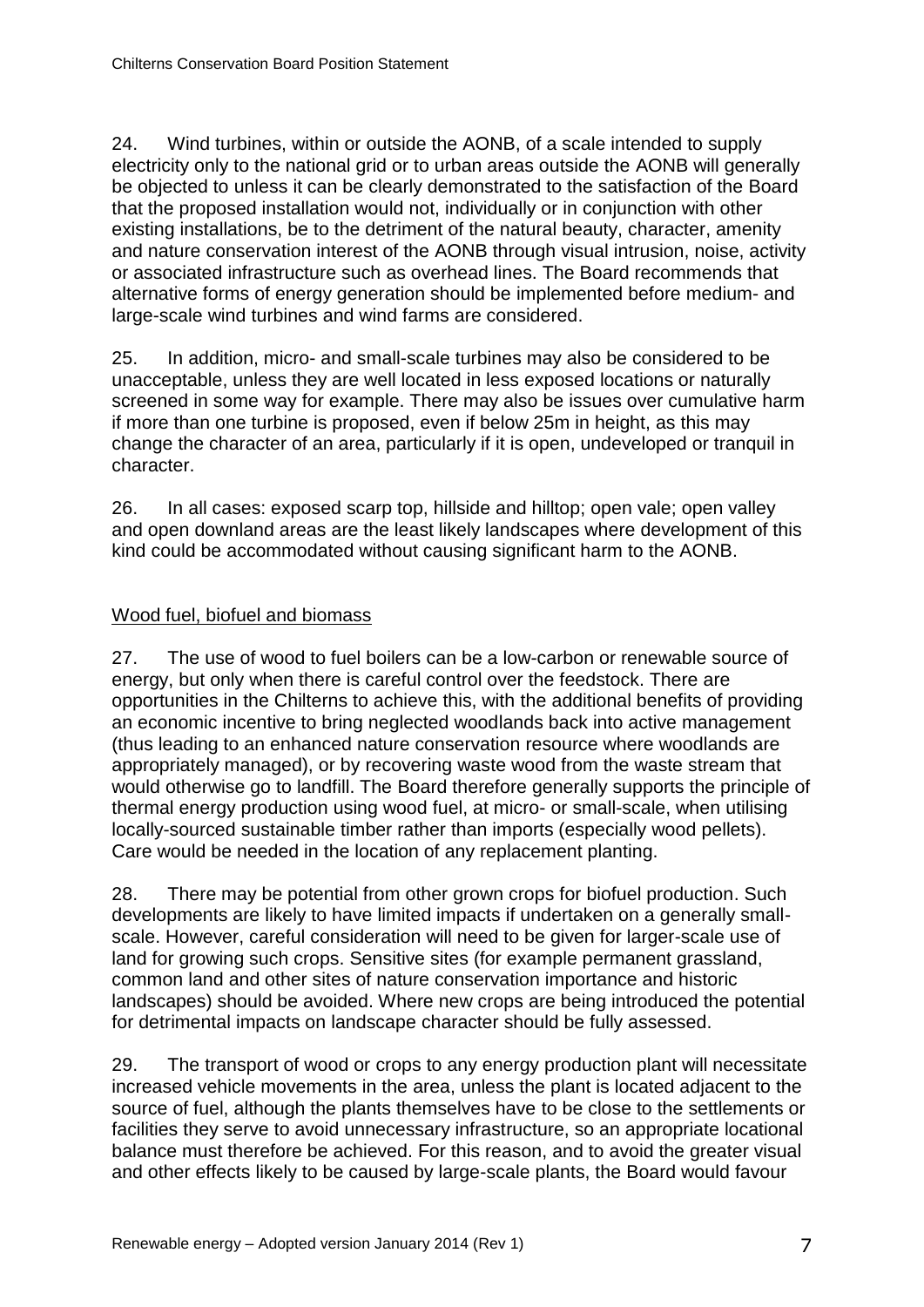no more than small-scale plants rather than medium- or large-scale, centralised installations.

30. New buildings may be needed to process or dry harvested wood and other biomass. The siting, scale, design, colours and materials of any new buildings should always be carefully considered and should adhere to the advice contained in the Chilterns Buildings Design Guide and supplementary technical notes on materials (flint, brick and roofing materials) if appropriate.

#### Anaerobic digestion

31. Anaerobic digestion plants serving a single or small number of local farms may be appropriate within the AONB, provided that the development: can be incorporated within an existing farmstead; uses locally sourced material; is of an appropriate scale; is not visually intrusive; is constructed using appropriate materials and is suitably landscaped to ensure the natural beauty of the area is conserved or enhanced.

32. Care will be needed to ensure that land use in the vicinity of the plant is not altered in order to grow crops such as maize which may not normally be expected to be cultivated in the area. Care will also be needed in connection with the consideration of the effects and potential harm that may arise from visual intrusion, noise, increased activity, odour, associated traffic movements and associated infrastructure such as overhead powerlines and pylons or poles to support them. Large new buildings and structures on greenfield sites within the AONB or its setting, importing large quantities of material from outside the immediate area on a significant scale will not be supported.

#### Solar photovoltaic (domestic scale and solar farms)

33. Solar power can take the form of passive solar gain (orientating buildings and using glazing to maximise heat from the sun), photovoltaic cells (generating electricity) or solar panels (heating water).

34. Generally, solar power installations will be micro- or small-scale, usually serving individual properties, and are likely to have minimal landscape or other impacts if appropriately sited on buildings or land. The Board will therefore generally not object to such installations, and in any case many now benefit from permitted development rights. Concerns may arise in connection with micro- or small-scale schemes in respect of listed buildings or non-designated heritage assets, and in Conservation Areas, where a solar array may be considered to detract from the character and appearance of the building or area. With careful design and siting even these locations may be appropriate for such installations.

35. Subject to the location of panels on the top (and in exceptional circumstances) the side of existing buildings, large well-designed solar arrays are likely to be acceptable. There are many large farm buildings where panels could be placed with little or no negative impact on the landscape of the AONB.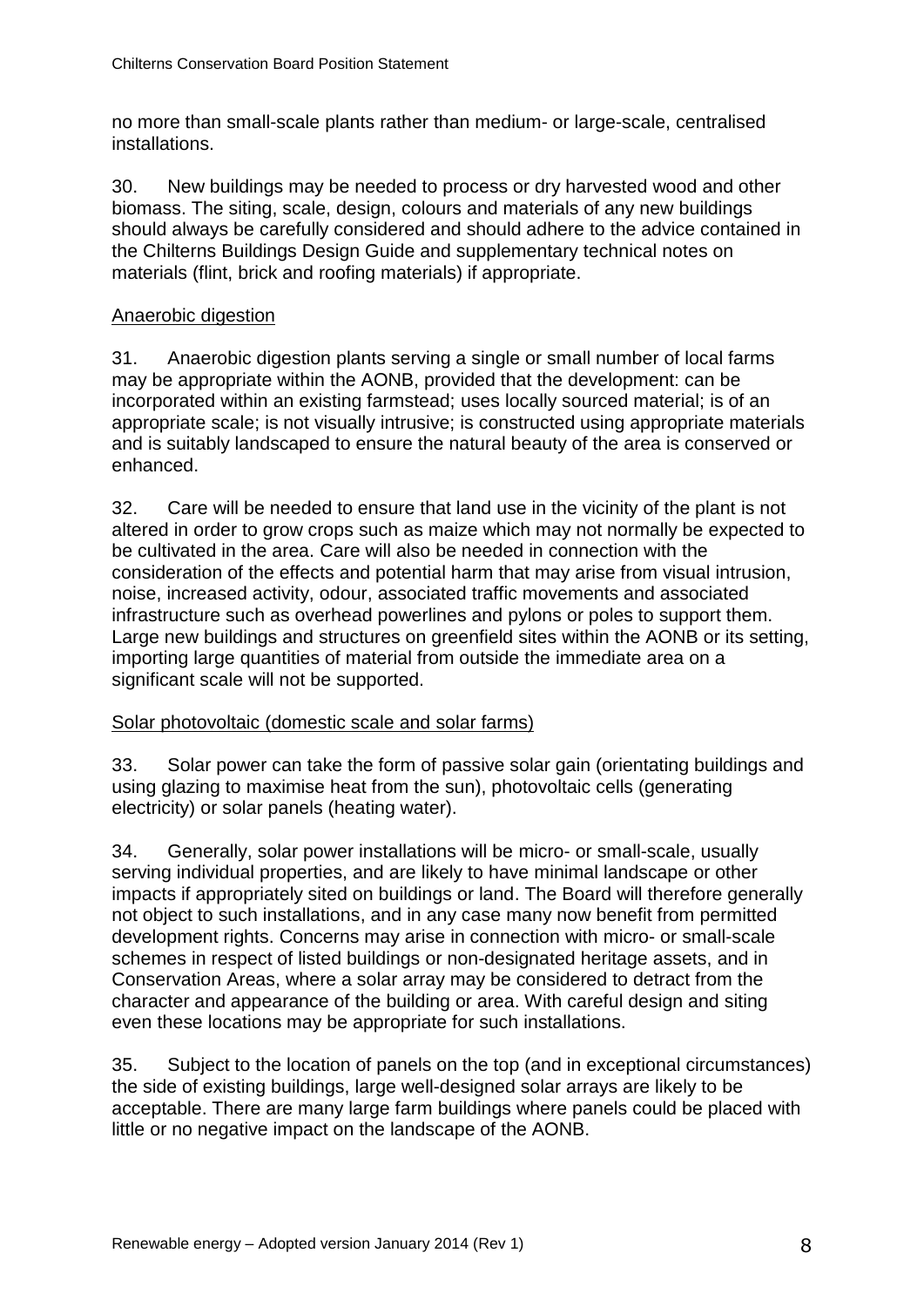36. If a more substantial free-standing solar array proposal (a solar farm) were to be submitted (above 1 hectare for example<sup>3</sup>) the Board considers that paragraph 116 of the NPPF would apply as this would be considered to be a major development. If such schemes are submitted on the basis of exceptional circumstances then the Board would adopt a criteria based approach following the principles outlined in the NPPF (paragraph 116). It is extremely unlikely that any location could be found within the AONB or its setting where such large solar farms would not have a significant adverse impact on the landscape, sense of remoteness, tranquility, natural beauty and landscape character for which the AONB is valued. The Board considers that such installations would directly conflict with the purpose of designation.

# Solar hot water

37. The same principles that apply to solar photovoltaic installations at the microor small-scale apply to solar hot water installations. These will generally only be provided at a domestic scale and provided that the siting and design are carefully considered they will usually be acceptable, and may also benefit from permitted development rights. Care will also be needed in respect of listed buildings and in Conservation Areas as detailed above.

# Hydro-electric

38. The Board considers that medium- or large-scale hydro-electric proposals are likely to be limited within the AONB and its setting due to geographical and environmental restrictions. However, micro- or small-scale projects would generally be acceptable. The AONB is bordered in part by the River Thames and it is known that there is interest in promoting hydro-electric schemes. The Board has supported feasibility work on a project at Goring and Streatley through its previous Sustainable Development Fund.

39. To be acceptable, proposals should: ensure that equipment is placed either in existing buildings or new ones of an appropriate scale and design; use the existing head of water from existing impoundments without affecting the river's flow; ensure that fish populations and other river life are not detrimentally affected; not have a detrimental impact on flood risk, distribution of flow between channels at a local sitespecific scale (i.e. main channel and mill leat), or on current abstraction licences, and, in the view of the relevant agencies, should operate without prejudicing progress towards achieving ecological objectives under the Water Framework Directive.

## Ground-, water- and air-source heat pumps

40. Heat pumps, using ground, water or air are generally classed as permitted development for residential dwellings. In most cases proposals are likely to be domestic in scale and due to their relatively limited landscape impact will normally be acceptable. Any reinstatement of land should be carefully and sensitively undertaken and historic landscapes should, wherever possible, be avoided.

<sup>-</sup><sup>3</sup> See: Town and Country Planning (Development Management Procedure) (England) Order 2010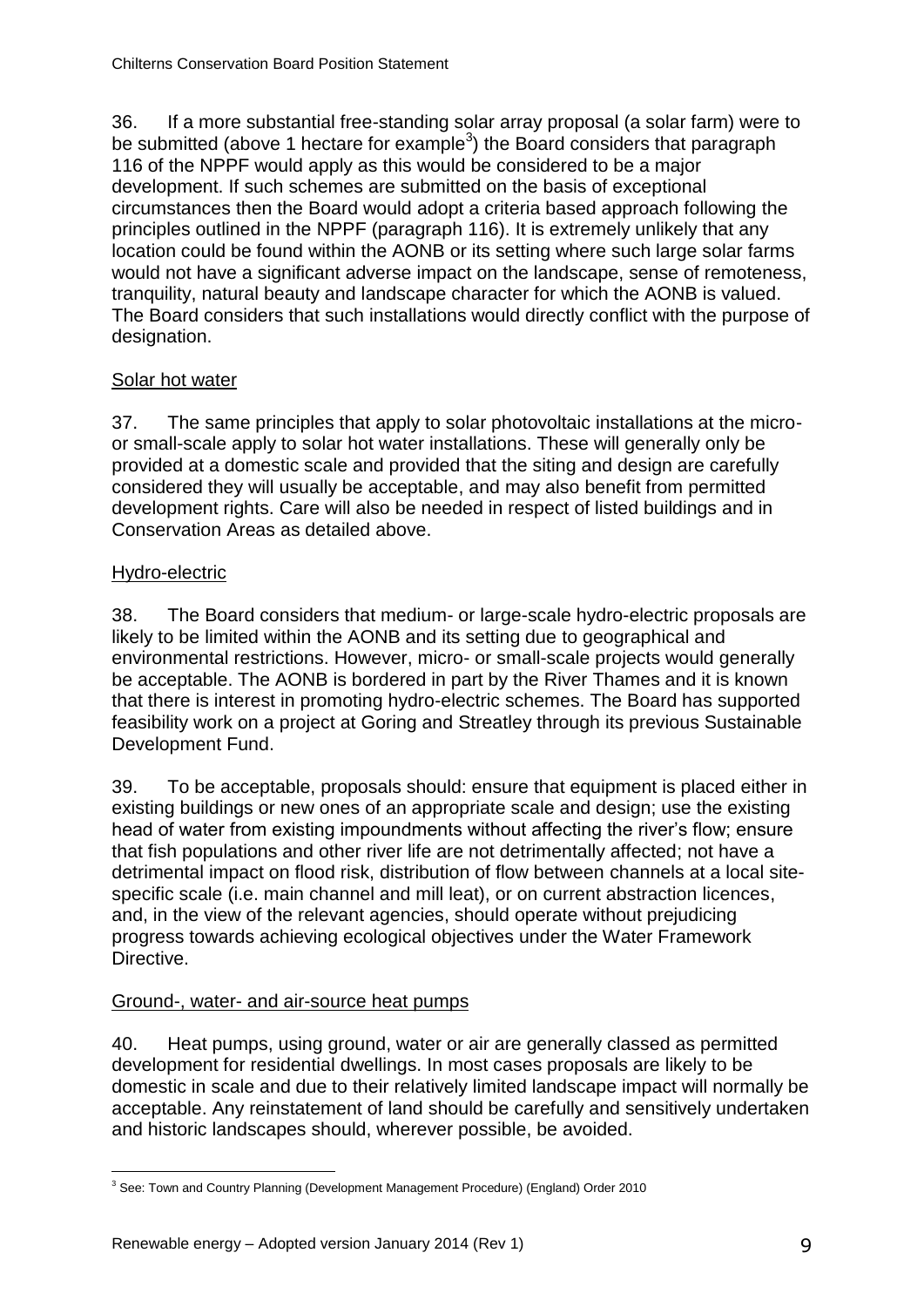41. If buildings are required to house pumps or other equipment then these may require planning permission and should be carefully sited and designed, using appropriate materials.

## General advice

42. The Board advises that renewable energy developments should be located where:

- They are appropriate to the landscape character;
- They would not be a dominant feature in the landscape;
- They are sited well back from scarp tops, hilltop edges, skylines, summits, prominent landforms and other distinctive landscape features;
- They make sympathetic use of existing buildings, tracks and other infrastructure;
- There would be no significant cumulative impacts due to other similar developments;
- There are opportunities to mitigate landscape and visual impacts and compensate for any unavoidable loss;
- They can be suitably landscaped to ensure the natural beauty of the area is conserved or enhanced;
- They contribute to and enhance the natural environment by minimising impacts and providing net gains for biodiversity;
- They are away from key amenity and heritage assets:
- They respect and are sensitive to important cultural associations;
- They are away from public views (roads, footpaths and public open spaces) if at all possible, and
- They are within existing built-up areas (a farmstead or settlement for example) where a strong functional relationship would be established, rather than in isolated locations away from other built structures.

43. Due to the temporary nature of many of the renewable energy technologies listed above, the Board would expect local planning authorities to apply appropriate conditions to planning permissions that seek: the removal of any buildings and any other structures at the end of the life of the proposed installation or when they become obsolete, and the reinstatement of the site to its former condition.

44. Each of the renewable energy technologies detailed above may have drawbacks in their implementation. The Board wishes to work with those promoting such schemes as well as those that decide applications in order to try and overcome any problems in a way which is consistent with the purposes of the AONB.

45. The Board will expect local authorities, in accordance with their duties under Section 85 of the Countryside and Rights of Way Act 2000, to be mindful of both the possible positive and negative impacts of a development, within the AONB and its setting, on the natural beauty and special qualities of the AONB when determining planning applications. When significant impacts are likely the Board would like its views to be sought.